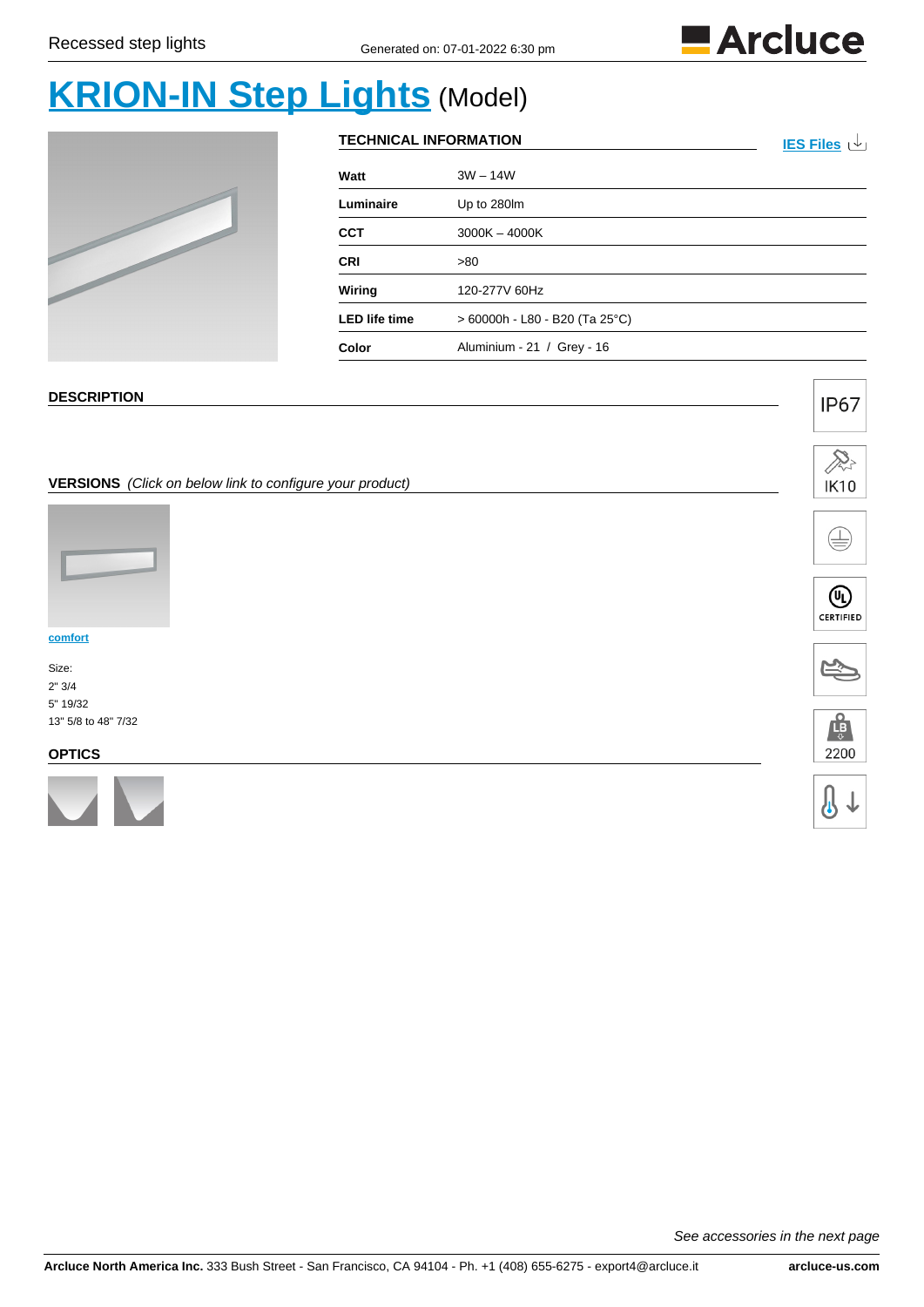

#### STRAIGHT JOINT.

| Arcluce Code<br>Code Ref. | 1099241X<br>O7931            |           |  |  |
|---------------------------|------------------------------|-----------|--|--|
|                           | <b>TECHNICAL INFORMATION</b> |           |  |  |
| Si Rich                   | Weight                       | $0.02$ lb |  |  |

# PAINTED EXTRUDED ALUMINIUM INSTALLATION-BOX

| Arcluce Code<br>Code Ref. | 1099342X-21<br>O8026-21      |                |
|---------------------------|------------------------------|----------------|
|                           | <b>TECHNICAL INFORMATION</b> |                |
|                           | Color                        | Aluminium - 21 |
|                           | Weight                       | $1.57$ lb      |

# PAINTED STEEL ENDS AND SUCTION CAPS (2 PCS).

Code Ref.

Arcluce Code **1099129X-21**



- 198

| <b>TECHNICAL INFORMATION</b> |                |  |  |
|------------------------------|----------------|--|--|
| Color                        | Aluminium - 21 |  |  |
| Weight                       | $0.44$ lb      |  |  |
|                              |                |  |  |

#### PAINTED EXTRUDED ALUMINIUM INSTALLATION-BOX

| Arcluce Code<br>Code Ref. | 1099343X-16<br>O8027-16      |           |  |
|---------------------------|------------------------------|-----------|--|
|                           | <b>TECHNICAL INFORMATION</b> |           |  |
|                           | Color                        | Grey - 16 |  |
|                           | Weight                       | 2.87 lb   |  |
|                           |                              |           |  |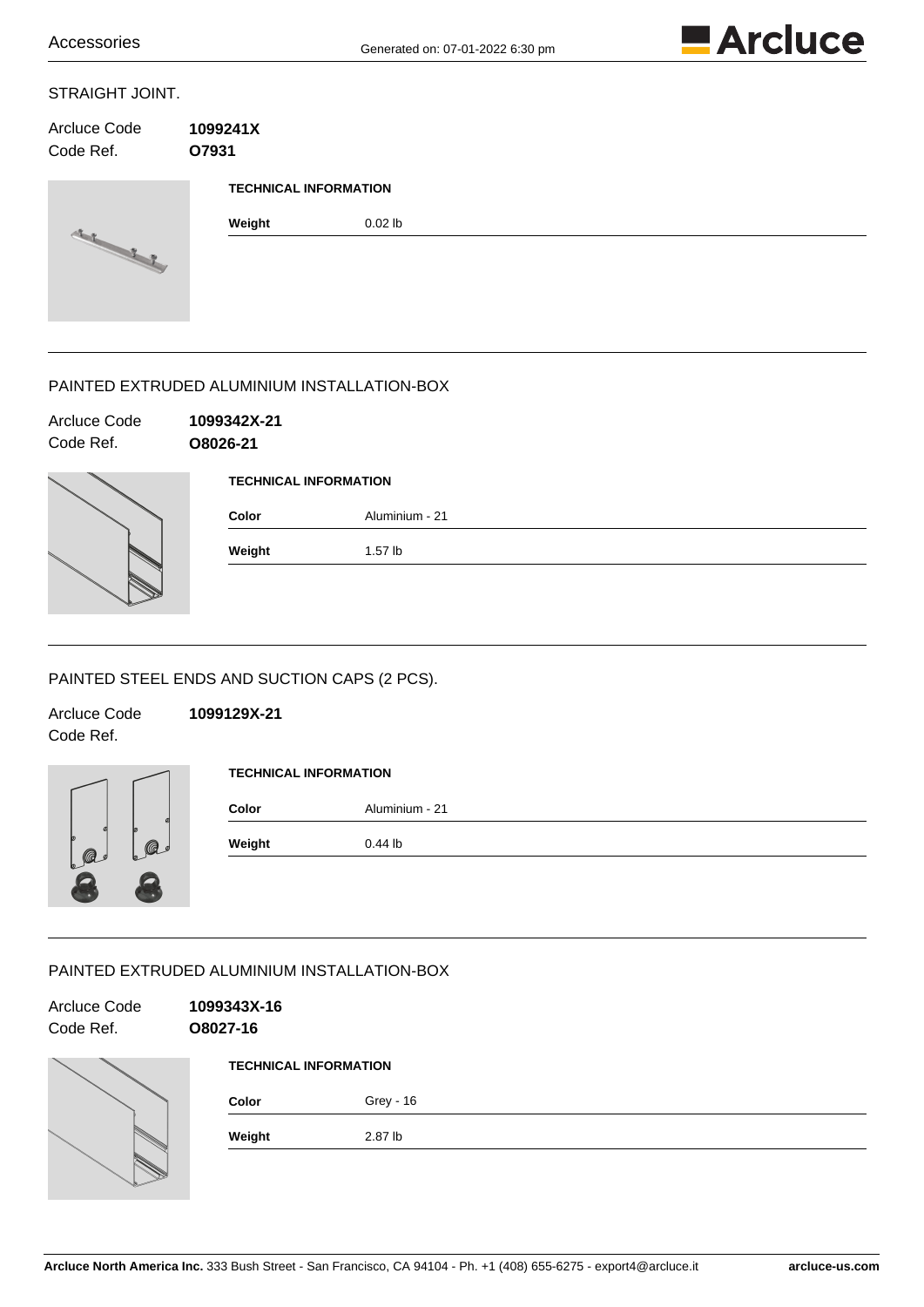

# PAINTED STEEL ENDS AND SUCTION CAPS (2 PCS).

Arcluce Code **1099129X-16** Code Ref.

| é      | ۵<br>Q, |
|--------|---------|
| ø<br>Ó | ö       |
|        |         |

| Grey - 16 |  |  |
|-----------|--|--|
| $0.44$ lb |  |  |
|           |  |  |

# PAINTED EXTRUDED ALUMINIUM INSTALLATION-BOX

| Arcluce Code<br>Code Ref. | 1099344X-16<br>O8028-16 |                              |  |  |
|---------------------------|-------------------------|------------------------------|--|--|
|                           |                         | <b>TECHNICAL INFORMATION</b> |  |  |
|                           | Color                   | Grey - 16                    |  |  |
|                           | Weight                  | 5.51 lb                      |  |  |

#### PAINTED EXTRUDED ALUMINIUM INSTALLATION-BOX

| Arcluce Code<br>Code Ref. | 1099344X-21<br>O8028-21      |                |
|---------------------------|------------------------------|----------------|
|                           | <b>TECHNICAL INFORMATION</b> |                |
|                           | Color                        | Aluminium - 21 |
|                           | Weight                       | 5.51 lb        |

#### PAINTED EXTRUDED ALUMINIUM INSTALLATION-BOX

 $|\gg$ 

| Arcluce Code<br>Code Ref. | 1099343X-21<br>O8027-21      |                |  |
|---------------------------|------------------------------|----------------|--|
|                           | <b>TECHNICAL INFORMATION</b> |                |  |
|                           | Color                        | Aluminium - 21 |  |
|                           | Weight                       | 2.87 lb        |  |